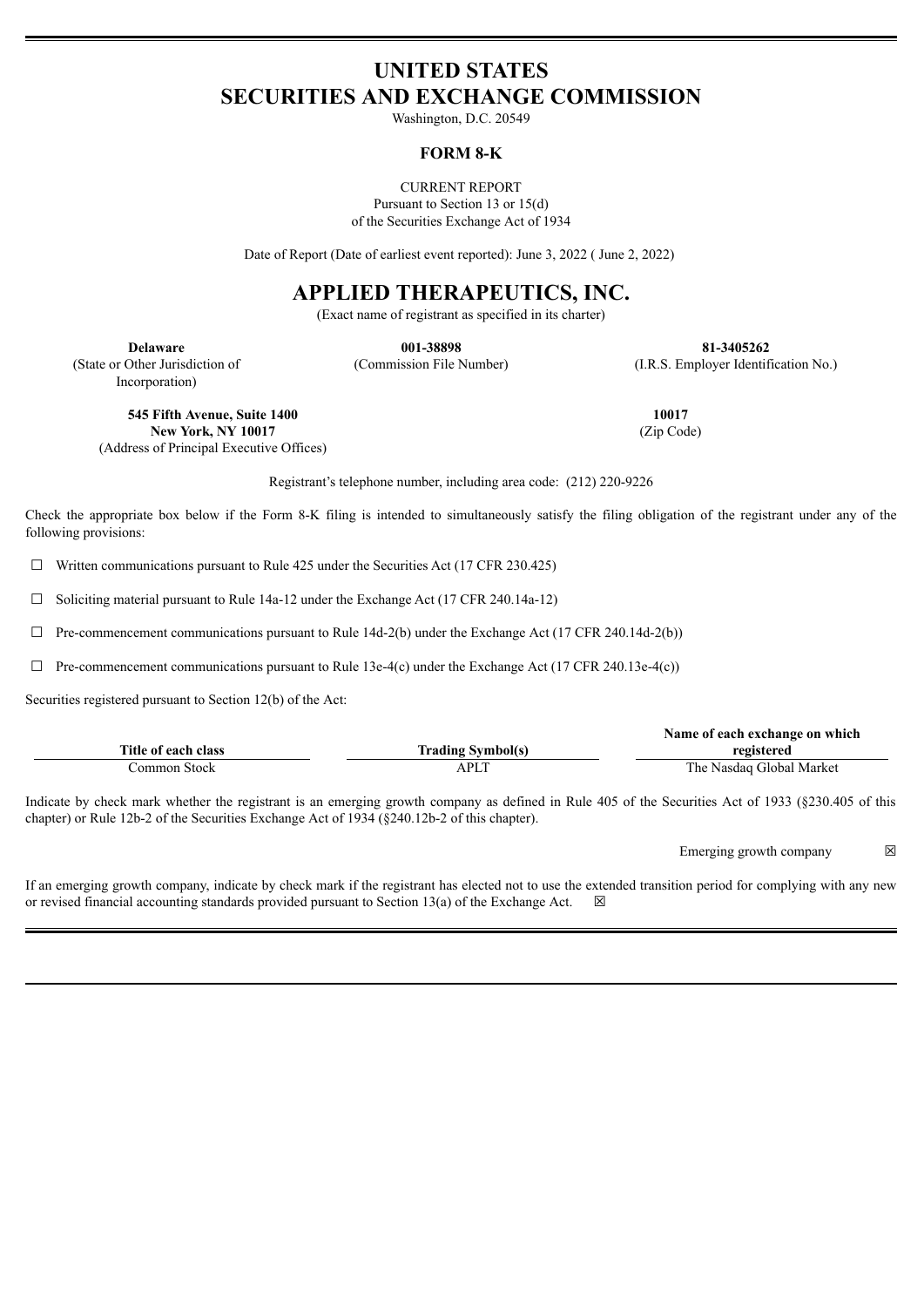#### **Item 5.07. Submission of Matters to a Vote of Security Holders.**

At the 2022 Annual Meeting of Stockholders (the "Annual Meeting") held on June 2, 2022, the stockholders of Applied Therapeutics, Inc. (the "Company") voted on the matters described below.

1. The Company's stockholders elected two Class III directors, who comprise all the directors of such class, to serve until the 2025 Annual Meeting of Stockholders and until her successor is duly elected and qualified or until her earlier death, resignation or removal. The numbers of shares that voted for the election of such directors, withheld authority to vote for such directors and represented broker non-votes with respect to this proposal are summarized in the table below.

| Director Nominee           | Votes For  | Votes Withheld | <b>Broker Non-Votes</b> |
|----------------------------|------------|----------------|-------------------------|
| Shoshana Shendelman, Ph.D. | 12,816,619 | 3,897,920      | 4.961.777               |
| Teena Lerner, Ph.D.        | 12,857,167 | 3,857,372      | 4,961,777               |

2. The Company's stockholders ratified the appointment of Ernst & Young LLP as the Company's independent registered public accounting firm for the fiscal year ending December 31, 2022. The numbers of shares that voted for, against and abstained from voting for or against the ratification of the appointment of Ernst & Young LLP are summarized in the table below.

| Votes For | votes<br>Against                                | bstentions     |
|-----------|-------------------------------------------------|----------------|
| 650.444   | 25.740<br>$\overline{\phantom{a}}$<br>$\cdot$ . | $\sim$<br>1.34 |